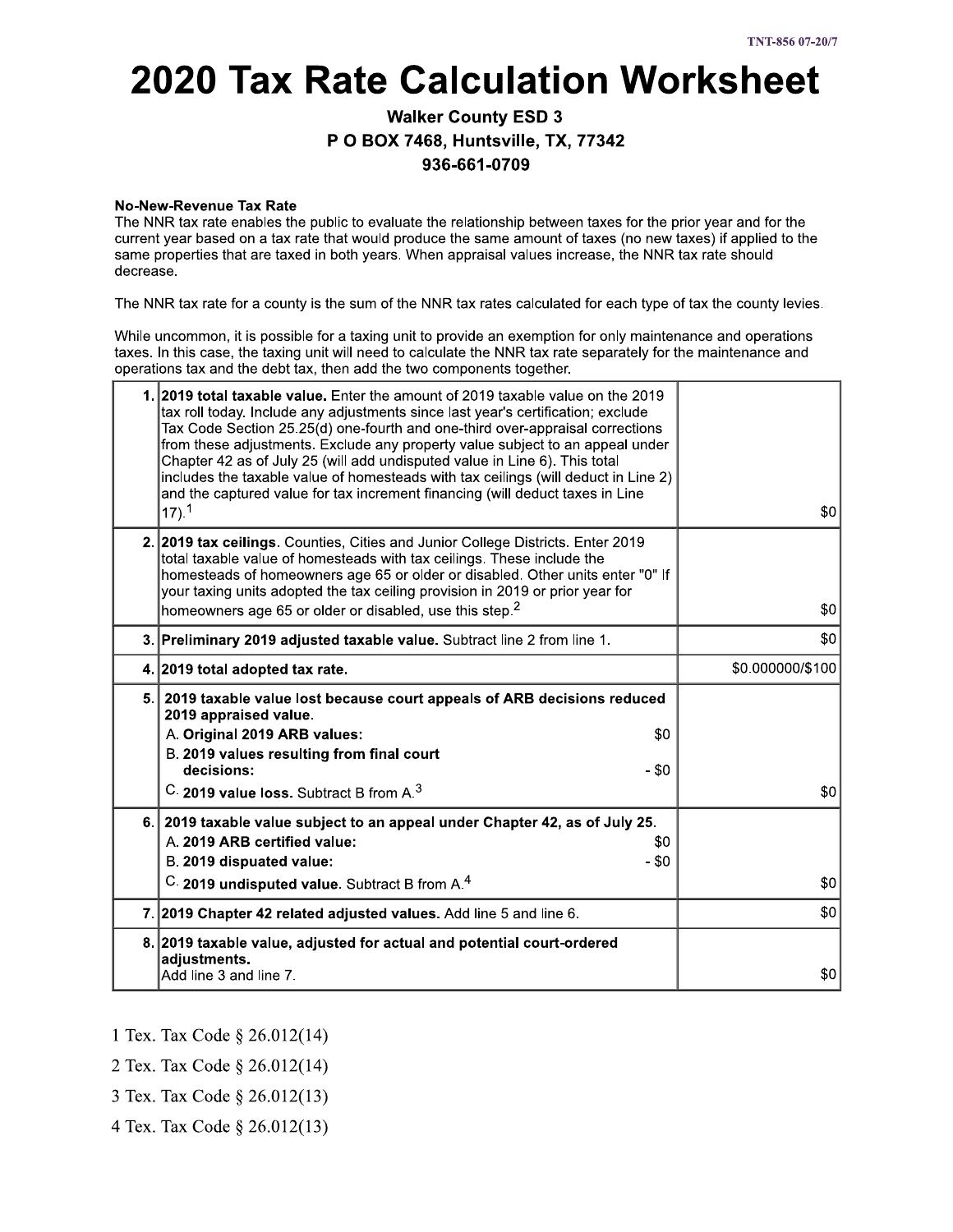#### No-New-Revenue Tax Rate (continued)

| 9. 2019 taxable value of property in territory the taxing unit deannexed after<br>January 1, 2019. Enter the 2019 value of property in deannexed territory. <sup>5</sup>                                                                                                                                                                                                                                                                                                                                                                                                                                                                                                                        | \$0 |
|-------------------------------------------------------------------------------------------------------------------------------------------------------------------------------------------------------------------------------------------------------------------------------------------------------------------------------------------------------------------------------------------------------------------------------------------------------------------------------------------------------------------------------------------------------------------------------------------------------------------------------------------------------------------------------------------------|-----|
| 10. 2019 taxable value lost because property first qualified for an exemption<br>in 2020. If the taxing unit increased an original exemption, use the difference<br>between the original exempted amount and the increased exempted amount.<br>Do not include value lost due to freeport, goods-in-transit, temporary disaster<br>exemptions. Note that lowering the amount or percentage of an existing<br>exemption in 2020 does not create a new exemption or reduce taxable value.<br>A. Absolute exemptions. Use 2019 market value:<br>\$0<br>B. Partial exemptions. 2020 exemption amount or<br>2020 percentage exemption times 2019 value:<br>$+ $0$<br>C. Value loss, Add A and B. $^6$ | \$0 |
| 11. 2019 taxable value lost because property first qualified for agricultural<br>appraisal (1-d or 1-d-1), timber appraisal, recreational/scenic appraisal or<br>public access airport special appraisal in 2020. Use only those properties<br>that first qualified in 2020; do not use properties that qualified in 2019.<br>A. 2019 market value:<br>\$0<br>B. 2020 productivity or special appraised value:<br>$- $0$<br>C. Value loss. Subtract B from A. <sup>7</sup>                                                                                                                                                                                                                      | \$0 |
| 12. Total adjustments for lost value. Add lines 9, 10C and 11C.                                                                                                                                                                                                                                                                                                                                                                                                                                                                                                                                                                                                                                 | \$0 |
| 13. Adjusted 2019 taxable value. Subtract line 12 from line 8.                                                                                                                                                                                                                                                                                                                                                                                                                                                                                                                                                                                                                                  | \$0 |
| 14. Adjusted 2019 total levy. Multiply line 4 by line 13 and divide by \$100.                                                                                                                                                                                                                                                                                                                                                                                                                                                                                                                                                                                                                   | \$0 |
| 15. Taxes refunded for years preceding tax year 2019. Enter the amount of<br>taxes refunded by the taxing unit for tax years preceding tax year 2019. Types<br>of refunds include court decisions, Tax Code § 25.25(b) and (c) corrections and<br>Tax Code § 31.11 payment errors. Do not include refunds for tax year 2019.<br>This line applies only to tax years preceding tax year 2019. $^8$                                                                                                                                                                                                                                                                                               | \$0 |
| 16. Taxes in tax increment financing (TIF) for tax year 2019. Enter the amount of<br>taxes paid into the tax increment fund for a reinvestment zone as agreed by the<br>taxing unit. If the unit has no 2020 captured appraised value in Line 18D, enter<br>"ט".                                                                                                                                                                                                                                                                                                                                                                                                                                | \$0 |
| 17. Adjusted 2019 levy with refunds and TIF adjustment. Add lines 14 and 15,<br>subtract line 16.10                                                                                                                                                                                                                                                                                                                                                                                                                                                                                                                                                                                             | \$0 |

<sup>5</sup> Tex. Tax Code § 26.012(15)

- 6 Tex. Tax Code § 26.012(15)
- 7 Tex. Tax Code § 26.012(15)
- 8 Tex. Tax Code § 26.012(13)
- 9 Tex. Tax Code § 26.03(c)
- 10 Tex. Tax Code § 26.012(13)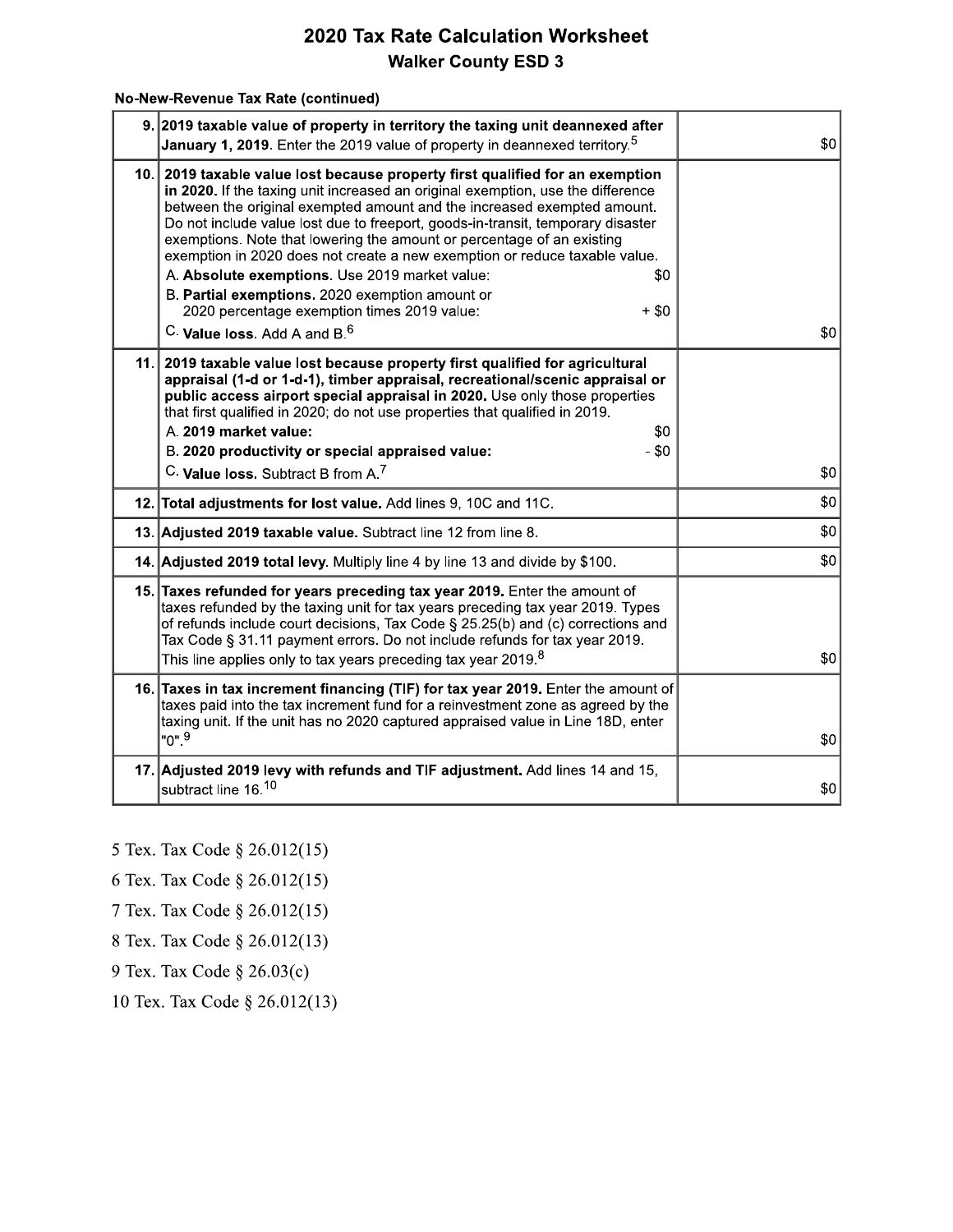#### No-New-Revenue Tax Rate (continued)

| 18. | Total 2020 taxable value on the 2020 certified appraisal roll today. This<br>value includes only certified values or certified estimate of values and includes<br>the total taxable value of homesteads with tax ceilings (will deduct in line 20).<br>These homesteads includes homeowners age 65 or older or disabled. <sup>11</sup>                                                                                                                                                                                                                                                                                                                                                                                                                                                                                                                                                                                                                                                                                                                                                                                                                                                                                                                                                                                                          |               |
|-----|-------------------------------------------------------------------------------------------------------------------------------------------------------------------------------------------------------------------------------------------------------------------------------------------------------------------------------------------------------------------------------------------------------------------------------------------------------------------------------------------------------------------------------------------------------------------------------------------------------------------------------------------------------------------------------------------------------------------------------------------------------------------------------------------------------------------------------------------------------------------------------------------------------------------------------------------------------------------------------------------------------------------------------------------------------------------------------------------------------------------------------------------------------------------------------------------------------------------------------------------------------------------------------------------------------------------------------------------------|---------------|
|     | A. Certified values:<br>\$317,749,086                                                                                                                                                                                                                                                                                                                                                                                                                                                                                                                                                                                                                                                                                                                                                                                                                                                                                                                                                                                                                                                                                                                                                                                                                                                                                                           |               |
|     | B. Counties: Include railroad rolling stock values<br>certified by the Comptroller's office:<br>+ \$0                                                                                                                                                                                                                                                                                                                                                                                                                                                                                                                                                                                                                                                                                                                                                                                                                                                                                                                                                                                                                                                                                                                                                                                                                                           |               |
|     | C. Pollution control and energy storage system<br>exemption: Deduct the value of property<br>exempted for the current tax year for the first time<br>as pollution control or energy storage system<br>$- $0$<br>property:                                                                                                                                                                                                                                                                                                                                                                                                                                                                                                                                                                                                                                                                                                                                                                                                                                                                                                                                                                                                                                                                                                                       |               |
|     | D. Tax increment financing: Deduct the 2020<br>captured appraised value of property taxable by a<br>taxing unit in a tax increment financing zone for<br>which the 2020 taxes will be deposited into the tax<br>increment fund. Do not include any new property<br>value that will be included in line 23 below. <sup>12</sup><br>$-$ \$0                                                                                                                                                                                                                                                                                                                                                                                                                                                                                                                                                                                                                                                                                                                                                                                                                                                                                                                                                                                                       |               |
|     | E. Total 2020 value. Add A and B, then subtract C<br>and D.                                                                                                                                                                                                                                                                                                                                                                                                                                                                                                                                                                                                                                                                                                                                                                                                                                                                                                                                                                                                                                                                                                                                                                                                                                                                                     | \$317,749,086 |
|     | 19. Total value of properties under protest or not included on certified<br>appraisal roll. <sup>13</sup><br>A. 2020 taxable value of properties under protest.<br>The chief appraiser certifies a list of properties still<br>under ARB protest. The list shows the appraisal<br>district's value and the taxpayer's claimed value, if<br>any or an estimate of the value if the taxpayer<br>wins. For each of the properties under protest, use<br>the lowest of these values. Enter the total value<br>under protest. <sup>14</sup><br>\$8,154,615<br>B. 2020 value of properties not under protest or<br>included on certified appraisal roll. The chief<br>appraiser gives taxing units a list of those taxable<br>properties that the chief appraiser knows about<br>but are not included at appraisal roll certification.<br>These properties also are not on the list of<br>properties that are still under protest. On this list of<br>properties, the chief appraiser includes the market<br>value, appraised value and exemptions for the<br>preceding year and a reasonable estimate of the<br>market value, appraised value and exemptions for<br>the current year. Use the lower market, appraised<br>or taxable value (as appropriate). Enter the total<br>value of property not on the certified roll. <sup>15</sup><br>$+$ \$0 |               |

- 11 Tex. Tax Code § 26.12, 26.04(c-2)
- 12 Tex. Tax Code § 26.03(c)
- 13 Tex. Tax Code  $\S$  26.01(c) and (d)
- 14 Tex. Tax Code § 26.01(c)
- 15 Tex. Tax Code § 26.01(d)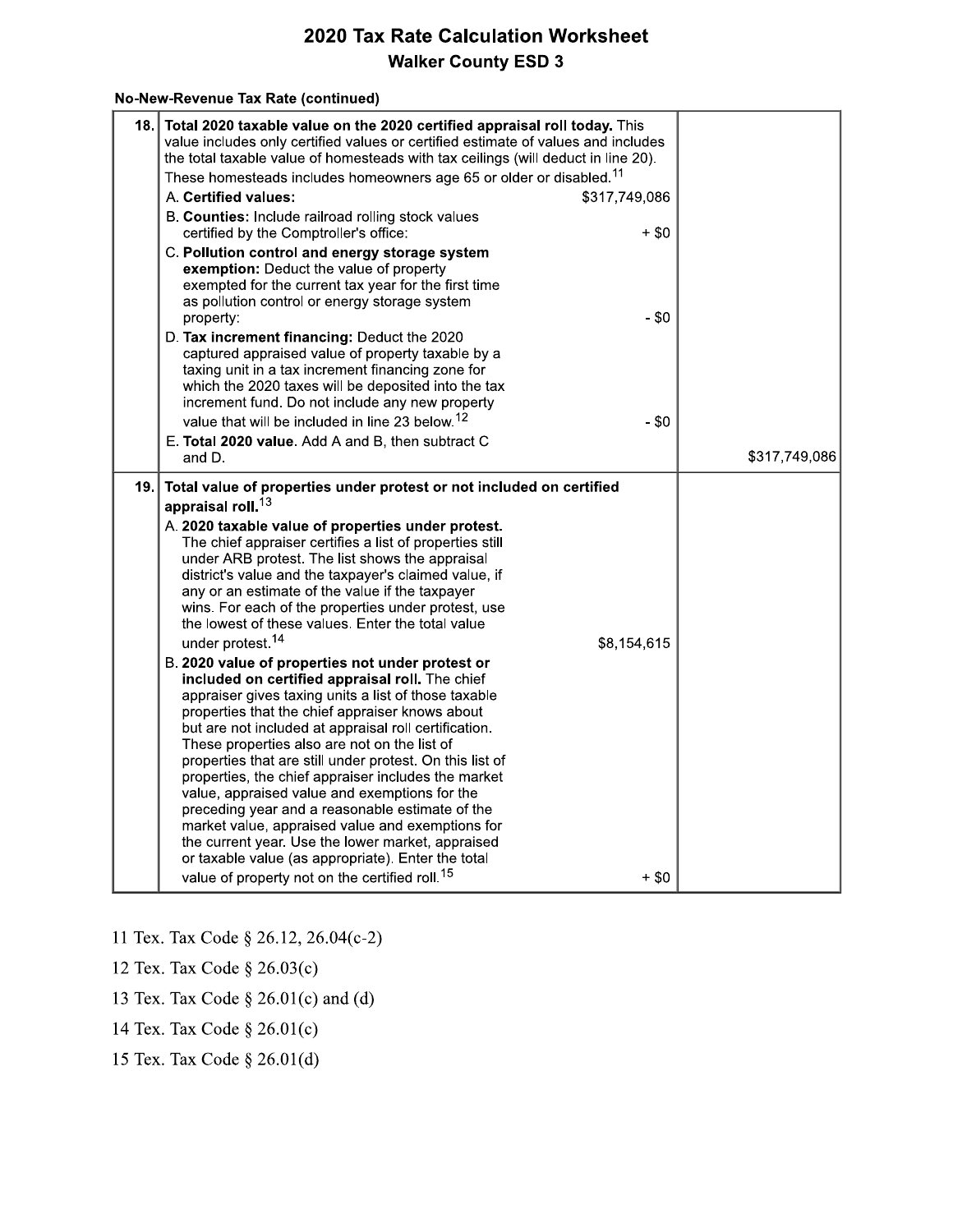#### No-New-Revenue Tax Rate (concluded)

| 19.1<br>∣(cont.)∣ | C. Total value under protest or not certified. Add<br>A and B.                                                                                                                                                                                                                                                                                                                                                                                                                                                                                                                                                                                 | \$8,154,615   |
|-------------------|------------------------------------------------------------------------------------------------------------------------------------------------------------------------------------------------------------------------------------------------------------------------------------------------------------------------------------------------------------------------------------------------------------------------------------------------------------------------------------------------------------------------------------------------------------------------------------------------------------------------------------------------|---------------|
|                   | 20. 2020 tax ceilings. Counties, cities and junior colleges enter 2020 total taxable<br>value of homesteads with tax ceilings. These include the homesteads of<br>homeowners age 65 or older or disabled. Other taxing units enter "0". If your<br>taxing units adopted the tax ceiling provision in 2019 or a prior year for                                                                                                                                                                                                                                                                                                                  | \$0           |
|                   | homeowners age 65 or older or disabled, use this step. <sup>16</sup>                                                                                                                                                                                                                                                                                                                                                                                                                                                                                                                                                                           |               |
|                   | 21. 2020 total taxable value. Add lines 18E and 19C. Subtract line 20. <sup>17</sup>                                                                                                                                                                                                                                                                                                                                                                                                                                                                                                                                                           | \$325,903,701 |
|                   | 22. Total 2020 taxable value of properties in territory annexed after January<br>1, 2019. Include both real and personal property. Enter the 2020 value of<br>property in territory annexed. <sup>18</sup>                                                                                                                                                                                                                                                                                                                                                                                                                                     | \$0           |
|                   | 23. Total 2020 taxable value of new improvements and new personal property<br>located in new improvements. New means the item was not on the appraisal<br>roll in 2019. An improvement is a building, structure, fixture or fence erected on<br>or affixed to land. New additions to existing improvements may be included if<br>the appraised value can be determined. New personal property in a new<br>improvement must have been brought into the taxing unit after January 1, 2019<br>and be located in a new improvement. New improvements do include property<br>on which a tax abatement agreement has expired for 2020. <sup>19</sup> | 30            |
|                   | 24. Total adjustments to the 2020 taxable value. Add lines 22 and 23.                                                                                                                                                                                                                                                                                                                                                                                                                                                                                                                                                                          | \$0           |
|                   | 25. Adjusted 2020 taxable value. Subtract line 24 from line 21.                                                                                                                                                                                                                                                                                                                                                                                                                                                                                                                                                                                | \$325,903,701 |
|                   | <b>26. 2020 NNR tax rate.</b> Divide line 17 by line 25 and multiply by \$100. <sup>20</sup>                                                                                                                                                                                                                                                                                                                                                                                                                                                                                                                                                   | \$0/\$100     |
|                   | 27. COUNTIES ONLY. Add together the NNR tax rates for each type of tax the<br>county levies. The total is the 2020 county NNR tax rate. <sup>21</sup>                                                                                                                                                                                                                                                                                                                                                                                                                                                                                          | \$/\$100      |

16 Tex. Tax Code § 26.012(6)(B)

17 Tex. Tax Code § 26.012(6)

18 Tex. Tax Code § 26.012(17)

19 Tex. Tax Code § 26.012(17)

20 Tex. Tax Code § 26.04(c)

21 Tex. Tax Code § 26.04(d)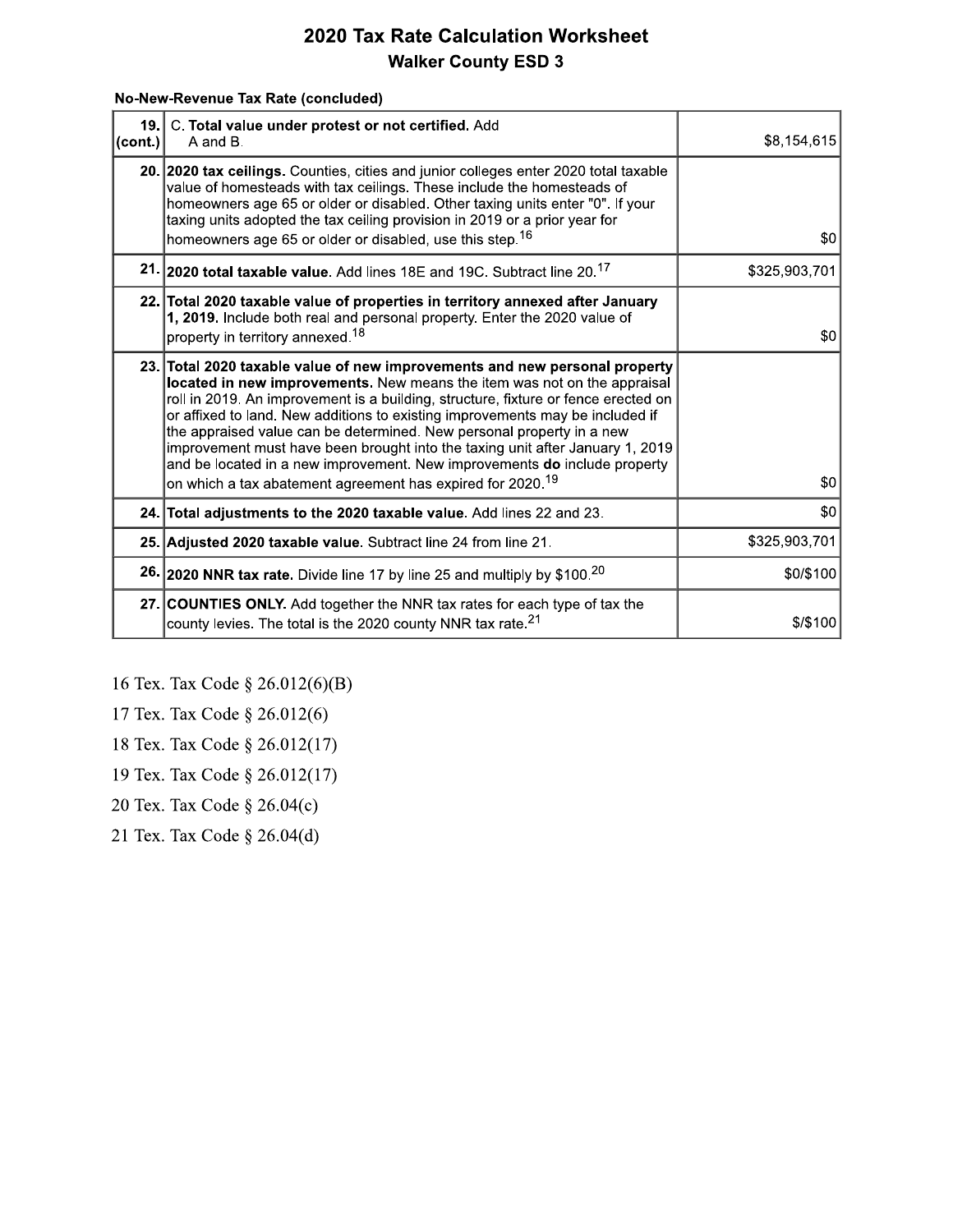#### **Voter-Approval Tax Rate**

The voter-approval tax rate is the highest tax rate that a taxing unit may adopt without holding an election to seek voter approval of the rate. The voter-approval tax rate is split into two separate rates:

- 1. Maintenance and Operations (M&O) Tax Rate: The M&O portion is the tax rate that is needed to raise the same amount of taxes that the taxing unit levied in the prior year plus the applicable percentage allowed by law. This rate accounts for such things as salaries, utilities and day-to-day operations.
- 2. Debt Rate: The debt rate includes the debt service necessary to pay the taxing unit's debt payments in the coming year. This rate accounts for principal and interest on bonds and other debt secured by property tax revenue.

The voter-approval tax rate for a county is the sum of the voter-approval tax rates calculated for each type of tax the county levies. In most cases the voter-approval tax rate exceeds the no-new-revenue tax rate, but occasionally decreases in a taxing unit's debt service will cause the NNR tax rate to be higher than the voterapproval tax rate.

| 28. 2019 M&O tax rate. Enter the 2019 M&O tax rate.                                                                                                                                                                                                                                                                                                                                                                                                                                                                                                                                                                                                                                                                                                                                                                                                                                                                                                                                                                                                                                                                       | \$0.0000/\$100 |
|---------------------------------------------------------------------------------------------------------------------------------------------------------------------------------------------------------------------------------------------------------------------------------------------------------------------------------------------------------------------------------------------------------------------------------------------------------------------------------------------------------------------------------------------------------------------------------------------------------------------------------------------------------------------------------------------------------------------------------------------------------------------------------------------------------------------------------------------------------------------------------------------------------------------------------------------------------------------------------------------------------------------------------------------------------------------------------------------------------------------------|----------------|
| 29. 2019 taxable value, adjusted for actual and potential court-ordered<br>adjustments. Enter the amount in line 8 of the No-New-Revenue Tax Rate<br>Worksheet.                                                                                                                                                                                                                                                                                                                                                                                                                                                                                                                                                                                                                                                                                                                                                                                                                                                                                                                                                           | \$0            |
| 30. Total 2019 M&O levy. Multiply line 28 by line 29 and divide by \$100.                                                                                                                                                                                                                                                                                                                                                                                                                                                                                                                                                                                                                                                                                                                                                                                                                                                                                                                                                                                                                                                 | \$0            |
| 31. Adjusted 2019 levy for calculating NNR M&O taxes.<br>A. 2019 sales tax specifically to reduce property<br>taxes. For cities, counties and hospital districts,<br>enter the amount of additional sales tax collected<br>and spent on M&O expenses in 2019, if any.<br>Other taxing units, enter 0. Counties must exclude<br>any amount that was spent for economic<br>development grants from the amount of sales tax<br>\$0<br>spent.<br>B. M&O taxes refunded for years preceding tax<br>year 2019: Enter the amount of M&O taxes<br>refunded in the preceding year for taxes before<br>that year. Types of refunds include court<br>decisions, Tax Code Section 25.25(b) and (c)<br>corrections and Tax Code Section 31.11 payment<br>errors. Do not include refunds for tax year 2019.<br>This line applies only to tax years preceding tax<br>$+$ \$0<br>year 2019.<br>C. 2019 taxes in TIF.: Enter the amount of taxes<br>paid into the tax increment fund for a reinvestment<br>zone as agreed by the taxing unit. If the taxing<br>unit has no 2020 captured appraised value in Line<br>- \$0<br>18D, enter 0. |                |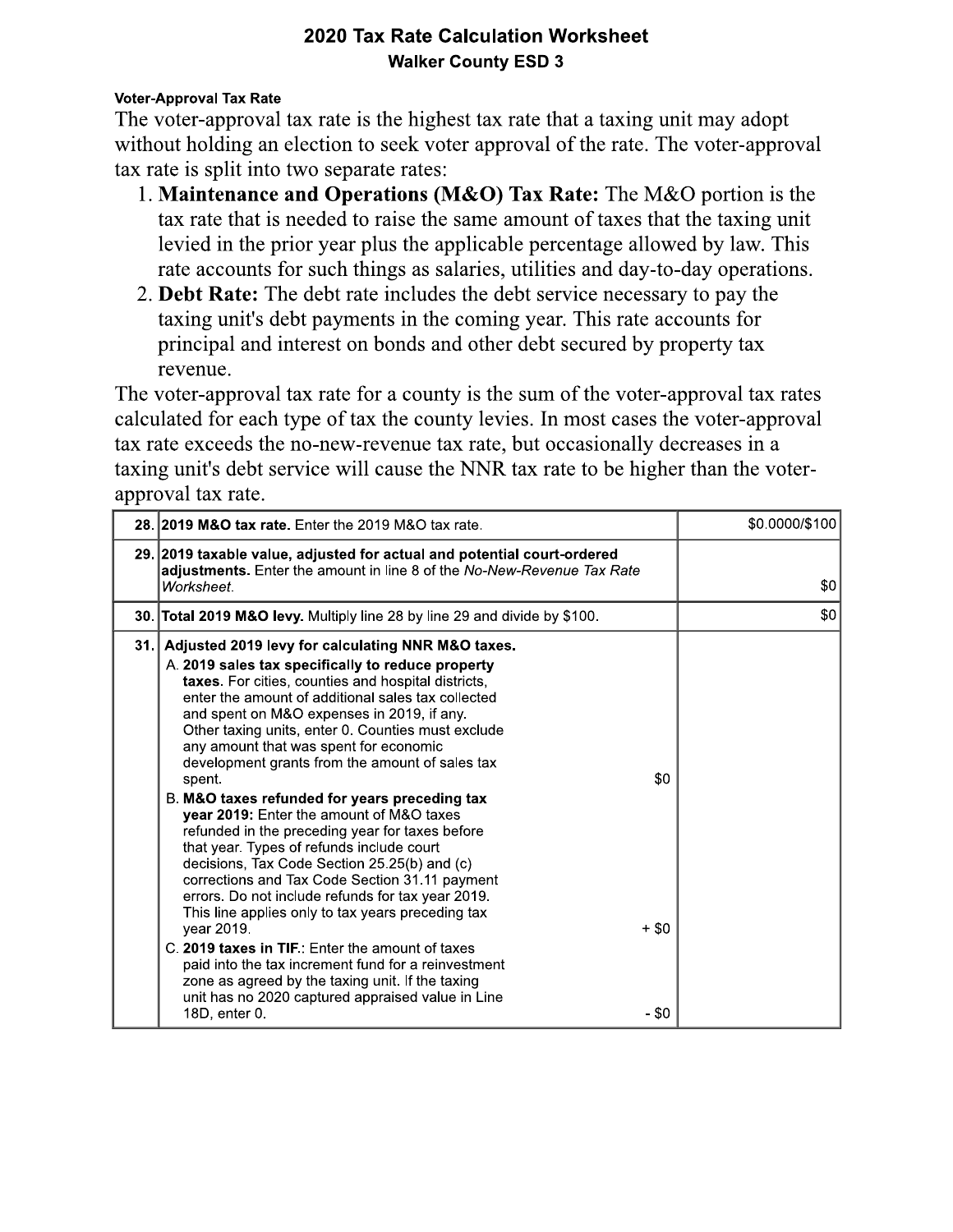### Voter-Approval Tax Rate (continued)

| 31.<br>(cont.) | D. 2019 transferred function.: If discontinuing all of<br>a department, function or activity and transferring<br>it to another taxing unit by written contract, enter<br>the amount spent by the taxing unit discontinuing<br>the function in the 12 months preceding the<br>month of this calculation. If the taxing unit did not<br>operate this function for this 12-month period, use<br>the amount spent in the last full fiscal year in<br>which the taxing unit operated the function. The<br>taxing unit discontinuing the function will subtract<br>this amount in E below. The taxing unit receiving<br>the function will add this amount in E below.<br>$+/-$ \$0<br>Other taxing units enter 0.<br>E. 2019 M&O levy adjustments.: Add A and B,<br>then subtract C. For taxing unit with D, subtract if<br>discontinuing function and add if receiving<br>function.<br>\$0<br>F. Add line 30 to line 31E.                                                                             | \$0           |
|----------------|--------------------------------------------------------------------------------------------------------------------------------------------------------------------------------------------------------------------------------------------------------------------------------------------------------------------------------------------------------------------------------------------------------------------------------------------------------------------------------------------------------------------------------------------------------------------------------------------------------------------------------------------------------------------------------------------------------------------------------------------------------------------------------------------------------------------------------------------------------------------------------------------------------------------------------------------------------------------------------------------------|---------------|
|                | 32. Adjusted 2020 taxable value.<br>Enter the amount in line 25 of the No-New-Revenue Tax Rate Worksheet.                                                                                                                                                                                                                                                                                                                                                                                                                                                                                                                                                                                                                                                                                                                                                                                                                                                                                        | \$325,903,701 |
|                | 33. 2020 NNR M&O rate. (unadjusted)<br>Divide line 31 by line 32 and multiply by \$100.                                                                                                                                                                                                                                                                                                                                                                                                                                                                                                                                                                                                                                                                                                                                                                                                                                                                                                          | \$0/\$100     |
| 34.            | Rate adjustment for state criminal justice mandate. $^{23}$<br>A. 2020 state criminal justice mandate. Enter the<br>amount spent by a county in the previous 12<br>months providing for the maintenance and<br>operation cost of keeping inmates in county-paid<br>facilities after they have been sentenced. Do not<br>include any state reimbursement received by the<br>\$0<br>county for the same purpose.<br>B. 2019 criminal justice mandate. Enter the<br>amount spent by a county in the 12 months prior<br>to the previous 12 months providing for the<br>maintenance and operation cost of keeping<br>inmates in county-paid facilities after they have<br>been sentenced. Do not include any state<br>reimbursement received by the county for the<br>same purpose. Enter zero if this is the first time<br>\$0<br>the mandate applies.<br>C. Subtract B from A and divide by line 32 and<br>\$0/\$100<br>multiply by \$100.<br>D. Enter the rate calculated in C. If not applicable, |               |
|                | enter 0.                                                                                                                                                                                                                                                                                                                                                                                                                                                                                                                                                                                                                                                                                                                                                                                                                                                                                                                                                                                         | \$0/\$100     |

22 [Reserved for expansion]<br>23 Tex. Tax Code § 26.044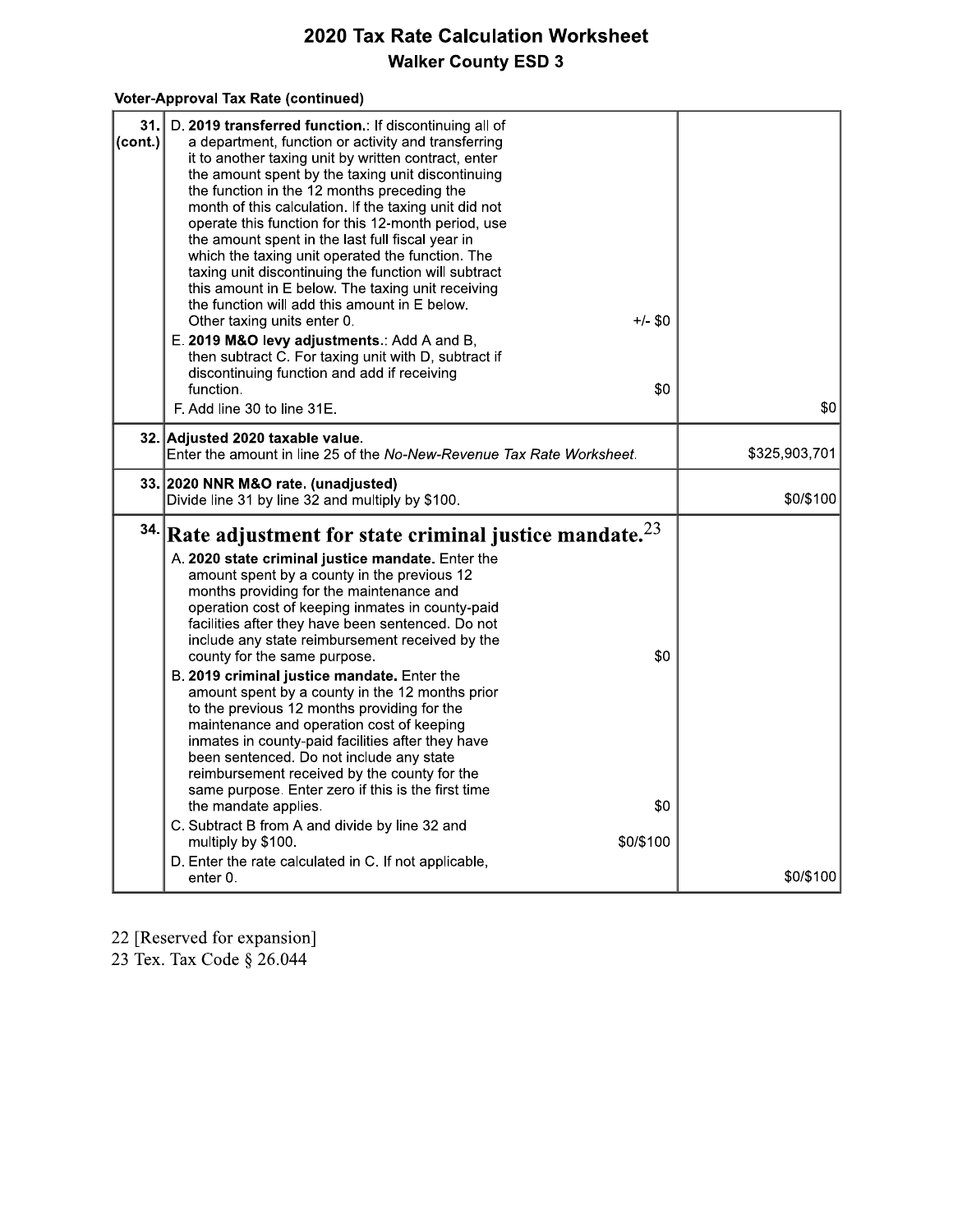Voter-Approval Tax Rate (continued)

| 35. Rate adjustment for indigent health care                                                                                                                                                                                                                                                                          |           |           |
|-----------------------------------------------------------------------------------------------------------------------------------------------------------------------------------------------------------------------------------------------------------------------------------------------------------------------|-----------|-----------|
| expenditures. $24$                                                                                                                                                                                                                                                                                                    |           |           |
| A. 2020 indigent health care expenditures. Enter<br>the amount paid by a taxing unit providing for the<br>maintenance and operation cost of providing<br>indigent health care for the period beginning on<br>July 1, 2019 and ending on June 30, 2020, less<br>any state assistance received for the same<br>purpose. | \$0       |           |
| B. 2019 indigent health care expenditures. Enter<br>the amount paid by a taxing unit providing for the<br>maintenance and operation cost of providing<br>indigent health care for the period beginning on<br>July 1, 2018 and ending on June 30, 2019, less<br>any state assistance received for the same<br>purpose. | \$0       |           |
| C. Subtract B from A and divide by line 32 and                                                                                                                                                                                                                                                                        |           |           |
| multiply by \$100.                                                                                                                                                                                                                                                                                                    | \$0/\$100 |           |
| D. Enter the rate calculated in C. If not applicable,<br>enter 0.                                                                                                                                                                                                                                                     |           | \$0/\$100 |
| 36. Rate adjustment for county indigent defense                                                                                                                                                                                                                                                                       |           |           |
| compensation. $25$                                                                                                                                                                                                                                                                                                    |           |           |
| A. 2020 indigent defense compensation<br>expenditures. Enter the amount paid by a county<br>to provide appointed counsel for indigent<br>individuals for the period beginning on July 1,<br>2019 and ending on June 30, 2020, less any state<br>grants received by the county for the same                            |           |           |
| purpose.                                                                                                                                                                                                                                                                                                              | \$0       |           |
| B. 2019 indigent defense compensation<br>expenditures. Enter the amount paid by a county<br>to provide appointed counsel for indigent<br>individuals for the period beginning on July 1,<br>2018 and ending on June 30, 2019, less any state<br>grants received by the county for the same                            |           |           |
| purpose.                                                                                                                                                                                                                                                                                                              | \$0       |           |
| C. Subtract B from A and divide by line 32 and<br>multiply by \$100.                                                                                                                                                                                                                                                  | \$0/\$100 |           |
| D. Multiply B by 0.05 and divide by line 32 and<br>multiply by \$100.                                                                                                                                                                                                                                                 | \$0/\$100 |           |
| E. Enter the lessor of C and D. If not applicable,<br>enter 0.                                                                                                                                                                                                                                                        |           | \$0/\$100 |

24 Tex. Tax Code § 26.0442

25 Tex. Tax Code § 26.0442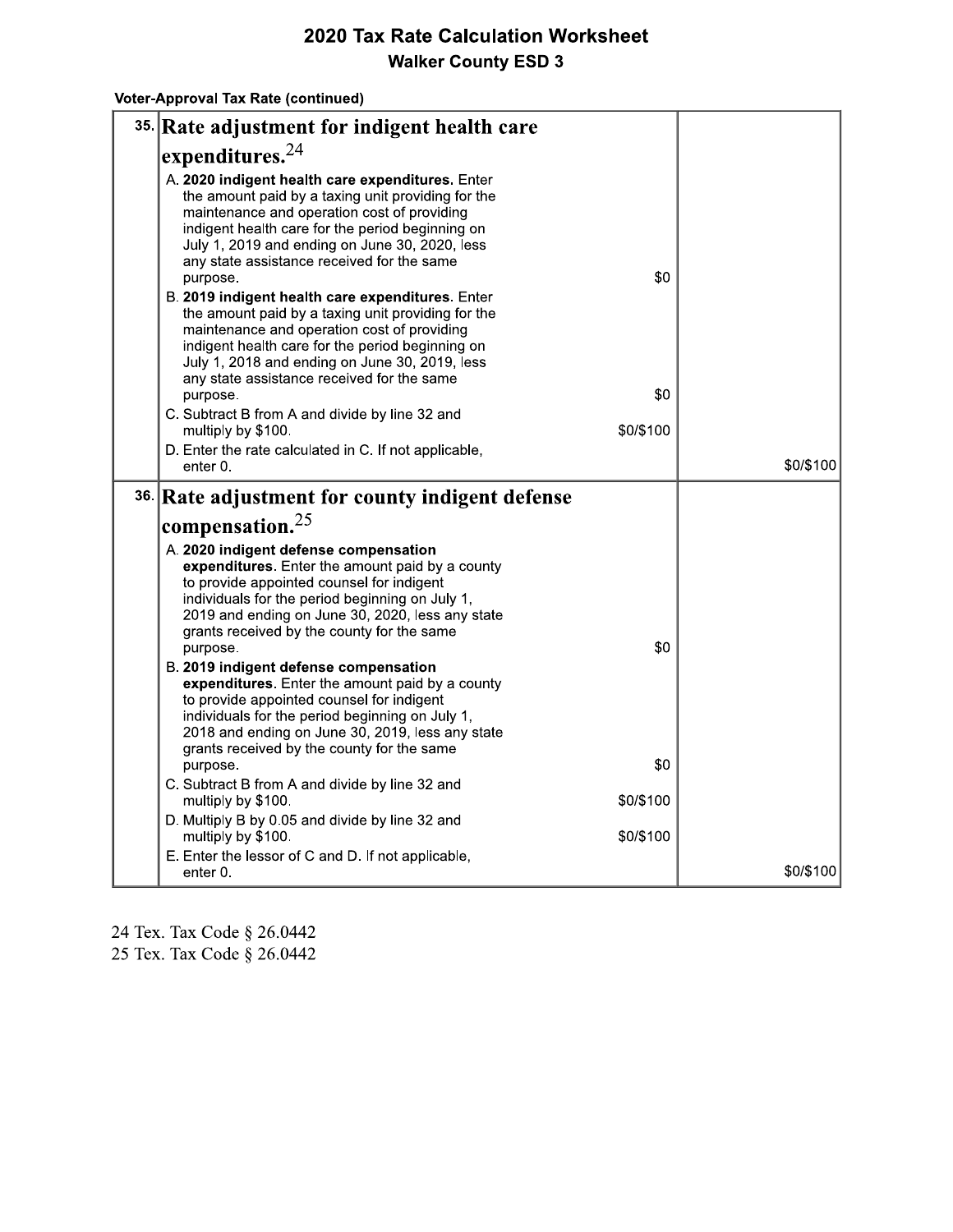### Voter-Approval Tax Rate (continued)

| 37. | Rate adjustment for county hospital expenditures. $26$                                                                                                                                                                                                                                                                                                             |           |
|-----|--------------------------------------------------------------------------------------------------------------------------------------------------------------------------------------------------------------------------------------------------------------------------------------------------------------------------------------------------------------------|-----------|
|     | A. 2020 eligible county hospital expenditures.<br>Enter the amount paid by the county or<br>municipality to maintain and operate an eligible<br>county hospital for the period beginning on July 1,<br>\$0<br>2019 and ending on June 30, 2020<br>B. 2019 eligible county hospital expenditures.                                                                   |           |
|     | Enter the amount paid by the county or<br>municipality to maintain and operate an eligible<br>county hospital for the period beginning on July 1,<br>\$0<br>2018 and ending on June 30, 2019.                                                                                                                                                                      |           |
|     | C. Subtract B from A and divide by line 32 and<br>\$0/\$100<br>multiply by \$100.                                                                                                                                                                                                                                                                                  |           |
|     | D. Multiply B by 0.08 and divide by line 32 and<br>\$0/\$100<br>multiply by \$100.                                                                                                                                                                                                                                                                                 |           |
|     | E. Enter the lessor of C and D, if applicable. If not<br>applicable, enter 0.                                                                                                                                                                                                                                                                                      | \$0/\$100 |
|     | 38. Adjusted 2020 NNR M&O rate.<br>Add lines 33, 34D, 35D, 36E, and 37E.                                                                                                                                                                                                                                                                                           | \$0/\$100 |
|     | 39. 2020 voter-approval M&O rate. Enter the rate as calculated by the appropriate<br>scenario below.                                                                                                                                                                                                                                                               |           |
|     | Special Taxing Unit. If the taxing unit qualifies as<br>a special taxing unit, multiply line 38 by 1.08.                                                                                                                                                                                                                                                           |           |
|     | Other Taxing Unit. If the taxing unit does not<br>qualify as a special taxing unit, multiply Line 38 by<br>1.035                                                                                                                                                                                                                                                   |           |
|     | Taxing unit affected by disaster declaration. If<br>the taxing unit is located in an area declared as<br>disaster area, the governing body may direct the<br>person calculating the voter-approval rate to<br>calculate in the manner provided for a special<br>taxing unit. The taxing unit shall continue to<br>calculate the voter-approval rate in this manner |           |
|     | until the earlier of 1) the second year in which total<br>taxable value on the certified appraisal roll<br>exceeds the total taxable value of the tax year in<br>which the disaster occurred, and 2) the third tax<br>year after the tax year in which the disaster<br>occurred. If the taxing unit qualifies under this                                           |           |
|     | scenario, multiply line 38 by 1.08. 27                                                                                                                                                                                                                                                                                                                             | \$0/\$100 |

26 Tex. Tax Code § 26.0443<br>27 Tex. Tax Code § 26.04(c-1)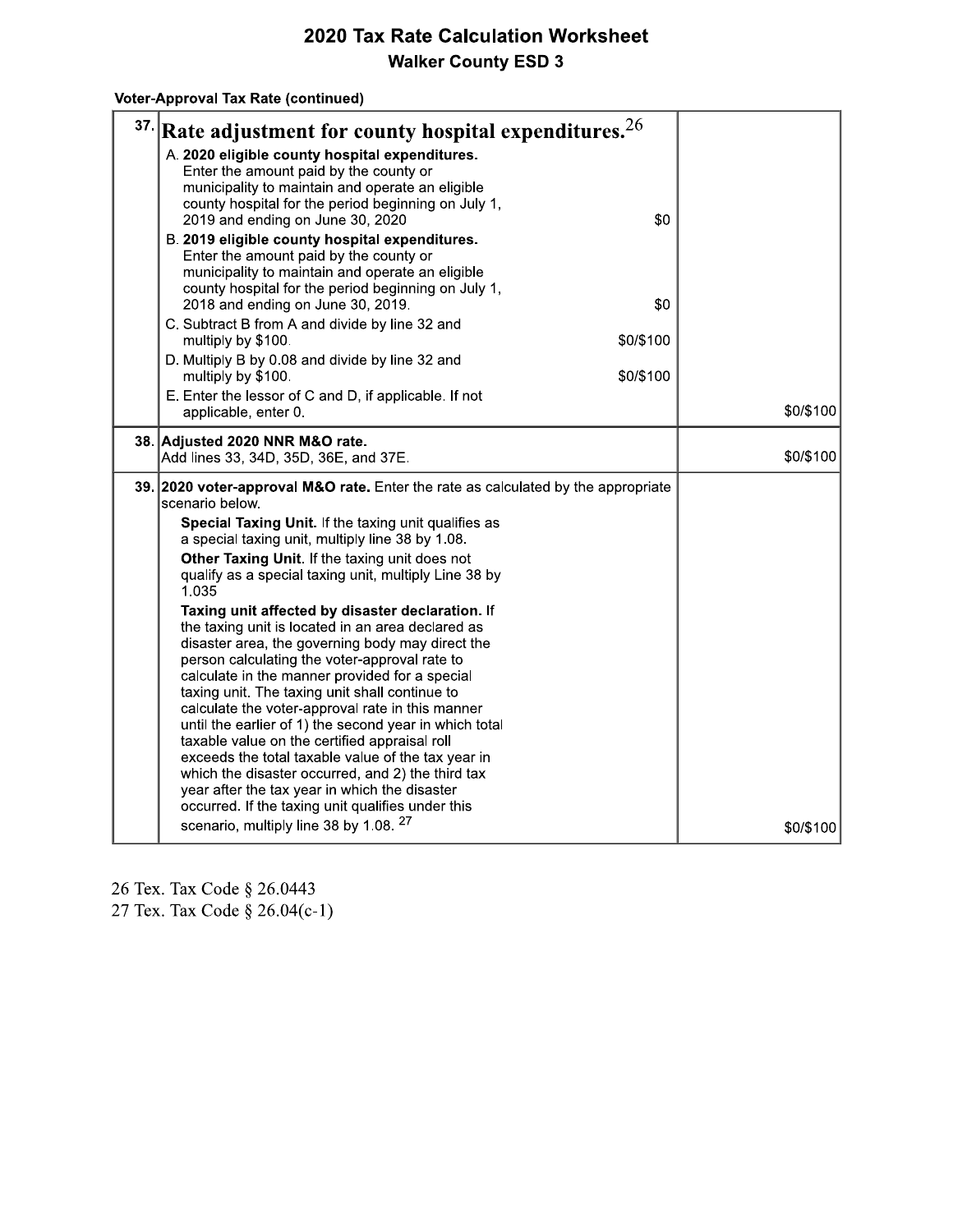#### Voter-Approval Tax Rate (concluded)

| 40. | Total 2020 debt to be paid with property taxes and additional sales tax<br>revenue. Debt means the interest and principal that will be paid on debts<br>that:<br>(1) are paid by property taxes,<br>(2) are secured by property taxes,<br>(3) are scheduled for payment over a period longer than one year, and<br>(4) are not classified in the taxing unit's budget as M&O expenses.<br>A: Debt also includes contractual payments to other<br>taxing units that have incurred debts on behalf of this<br>taxing unit, if those debts meet the four conditions<br>above. Include only amounts that will be paid from<br>property tax revenue. Do not include appraisal<br>district budget payments.<br>\$0<br>Enter debt amount.<br>B: Subtract unencumbered fund amount used to<br>reduce total debt.<br>-\$0<br>C: Subtract certified amount spent from sales tax to<br>reduce debt (enter zero if none).<br>-\$0<br>D: Subtract amount paid from other resources.<br>$-50$<br>E: Adjusted debt. Subtract B, C and D from A.<br>41. Certified 2019 excess debt collections. Enter the amount certified by the | \$0           |
|-----|-------------------------------------------------------------------------------------------------------------------------------------------------------------------------------------------------------------------------------------------------------------------------------------------------------------------------------------------------------------------------------------------------------------------------------------------------------------------------------------------------------------------------------------------------------------------------------------------------------------------------------------------------------------------------------------------------------------------------------------------------------------------------------------------------------------------------------------------------------------------------------------------------------------------------------------------------------------------------------------------------------------------------------------------------------------------------------------------------------------------|---------------|
|     | collector. <sup>28</sup>                                                                                                                                                                                                                                                                                                                                                                                                                                                                                                                                                                                                                                                                                                                                                                                                                                                                                                                                                                                                                                                                                          | \$0           |
|     | 42. Adjusted 2020 debt. Subtract line 41 from line 40E.                                                                                                                                                                                                                                                                                                                                                                                                                                                                                                                                                                                                                                                                                                                                                                                                                                                                                                                                                                                                                                                           | \$0           |
|     | 43. 2020 anticipated collection rate.<br>A. Enter the 2020 anticipated collection rate<br>certified by the collector. <sup>29</sup><br>100.0000%<br>B. Enter the 2019 actual collection rate.<br>0.0000%<br>C. Enter the 2018 actual collection rate.<br>0.0000%<br>0.0000%<br>D. Enter the 2017 actual collection rate.<br>E. If the anticipated collection rate in A is lower than<br>actual collection rates in B, C and D, enter the<br>lowest collection rate from B, C and D. If the<br>anticipated rate in A is higher than at least one of<br>the rates in the prior three years, enter the rate<br>from A. Note that the rate can be greater than<br>100%. <sup>30</sup>                                                                                                                                                                                                                                                                                                                                                                                                                                 | 100.0000%     |
|     | 44. 2020 debt adjusted for collections. Divide line 42 by line 43E.                                                                                                                                                                                                                                                                                                                                                                                                                                                                                                                                                                                                                                                                                                                                                                                                                                                                                                                                                                                                                                               | \$0           |
|     | 45. 2020 total taxable value. Enter the amount on line 21 of the No-New-<br>Revenue Tax Rate Worksheet.                                                                                                                                                                                                                                                                                                                                                                                                                                                                                                                                                                                                                                                                                                                                                                                                                                                                                                                                                                                                           | \$325,903,701 |
|     | 46. 2020 debt rate. Divide line 44 by line 45 and multiply by \$100.                                                                                                                                                                                                                                                                                                                                                                                                                                                                                                                                                                                                                                                                                                                                                                                                                                                                                                                                                                                                                                              | \$0/\$100     |
| 47. | 2020 voter-approval tax rate. Add lines 39 and 46.                                                                                                                                                                                                                                                                                                                                                                                                                                                                                                                                                                                                                                                                                                                                                                                                                                                                                                                                                                                                                                                                | \$0/\$100     |
| 48. | <b>COUNTIES ONLY.</b> Add together the voter-approval tax rates for each type of<br>tax the county levies. The total is the 2020 county voter-approval tax rate.                                                                                                                                                                                                                                                                                                                                                                                                                                                                                                                                                                                                                                                                                                                                                                                                                                                                                                                                                  | \$/\$100      |

28 Tex. Tax Code § 26.012(10) and 16.04(b)

29 Tex. Tax Code § 26.04(b)

30 Tex. Tax Code § 26.04(h),(h-1) and (h-2)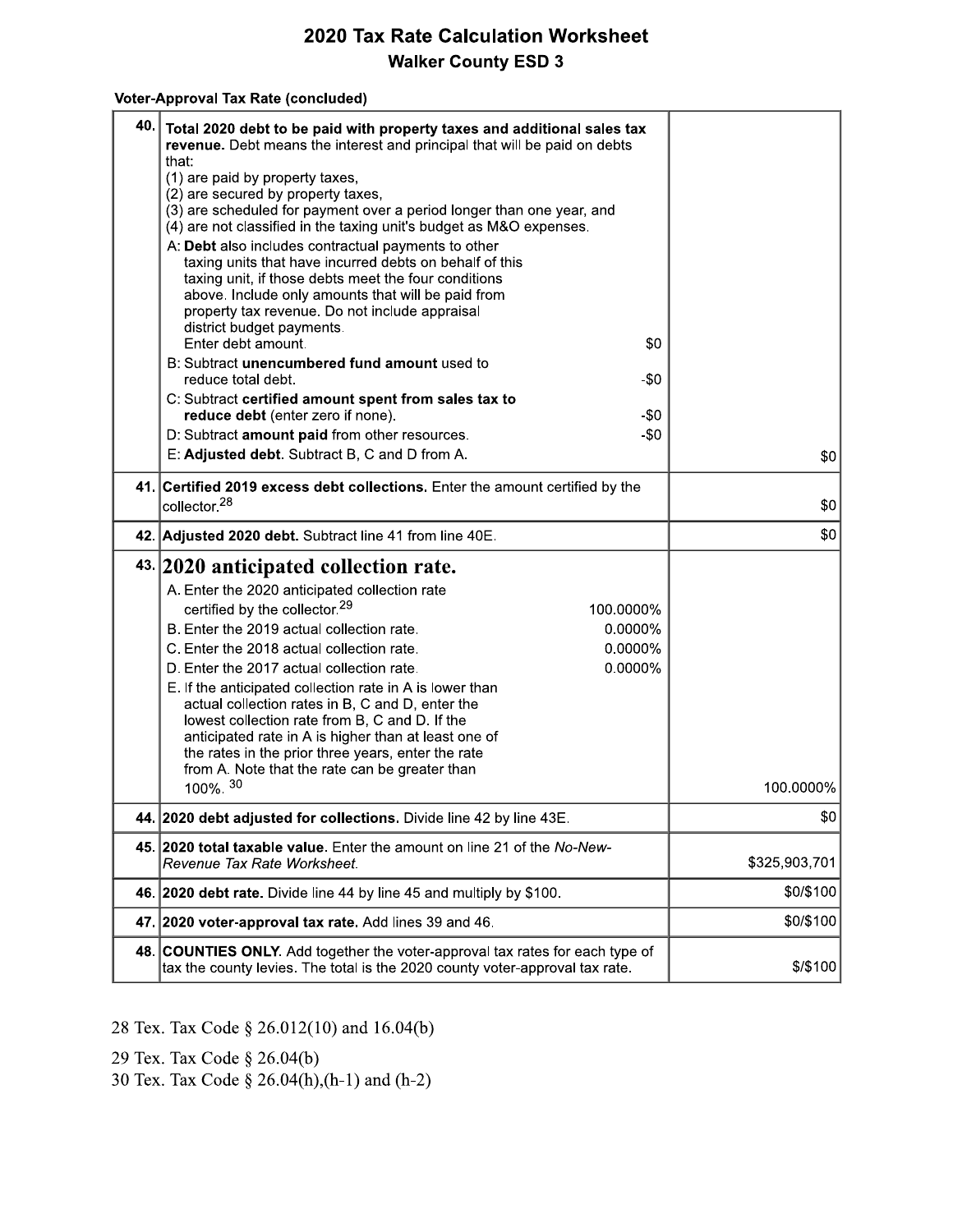## NNR Tax Rate and Voter-Approval Tax Rate Adjustments for Additional **Sales Tax to Reduce Property Taxes**

Cities, counties and hospital districts may levy a sales tax specifically to reduce property taxes. Local voters by election must approve imposing or abolishing the additional sales tax. If approved, the taxing unit must reduce its NNR and voterapproval tax rates to offset the expected sales tax revenue.

This section should only be completed by a county, city or hospital district that is required to adjust its NNR tax rate and/or voter-approval tax rate because it adopted the additional sales tax.

| 49. Taxable Sales. For taxing units that adopted the sales tax in November 2019 or<br>May 2020, enter the Comptroller's estimate of taxable sales for the previous<br>four quarters. <sup>32</sup> Estimates of taxable sales may be obtained through the<br>Comptroller's Allocation Historical Summary webpage. Taxing units that<br>adopted the sales tax before November 2019, skip this line. | \$0           |
|----------------------------------------------------------------------------------------------------------------------------------------------------------------------------------------------------------------------------------------------------------------------------------------------------------------------------------------------------------------------------------------------------|---------------|
| 50. Estimated sales tax revenue. Counties exclude any amount that is or will be<br>spent for economic development grants from the amount of estimated sales tax<br>revenue. <sup>33</sup>                                                                                                                                                                                                          |               |
| Taxing units that adopted the sales tax in November 2019 or in May 2020.<br>Multiply the amount on Line 49 by the sales tax rate (.01, .005, or .0025, as<br>applicable) and multiply the result by .95. $34$                                                                                                                                                                                      |               |
| $-OR-$                                                                                                                                                                                                                                                                                                                                                                                             |               |
| Taxing units that adopted the sales tax before November 2019. Enter the<br>sales tax revenue for the previous four quarters. Do not multiply by .95.                                                                                                                                                                                                                                               | \$0           |
| 51. 2020 total taxable value. Enter the amount from line 21 of the No-New-<br>Revenue Tax Rate Worksheet.                                                                                                                                                                                                                                                                                          | \$325,903,701 |
| 52. Sales tax adjustment rate. Divide line 50 by line 51 and multiply by \$100.                                                                                                                                                                                                                                                                                                                    | \$0/\$100     |
| 53. 2020 NNR tax rate, unadjusted for sales tax. <sup>35</sup> Enter the rate from line 26 or<br>27, as applicable, on the No-New-Revenue Tax Rate Worksheet.                                                                                                                                                                                                                                      | \$0/\$100     |
| 54. 2020 NNR tax rate, adjusted for sales tax.                                                                                                                                                                                                                                                                                                                                                     |               |
| Taxing units that adopted the sales tax in November 2019 or in May 2020.<br>Subtract line 52 from line 53. Skip to line 55 if you adopted the additional<br>sales tax before November 2019.                                                                                                                                                                                                        | \$0/\$100     |
| 55. 2020 voter-approval tax rate, unadjusted for sales tax. <sup>36</sup> Enter the rate from<br>line 47 or 48, as applicable, of the Voter-Approval Tax Rate Worksheet.                                                                                                                                                                                                                           | \$0/\$100     |
| 56. 2020 voter-approval tax rate, adjusted for sales tax. Subtract line 52 from<br>line 55.                                                                                                                                                                                                                                                                                                        | \$0/\$100     |

- 31 [Reserved for expansion]
- 32 Tex. Tax Code § 26.041(d)
- 33 Tex. Tax Code § 26.041(i)
- 34 Tex. Tax Code § 26.041(d)
- 35 Tex. Tax Code § 26.04(c)
- 36 Tex. Tax Code § 26.04(c)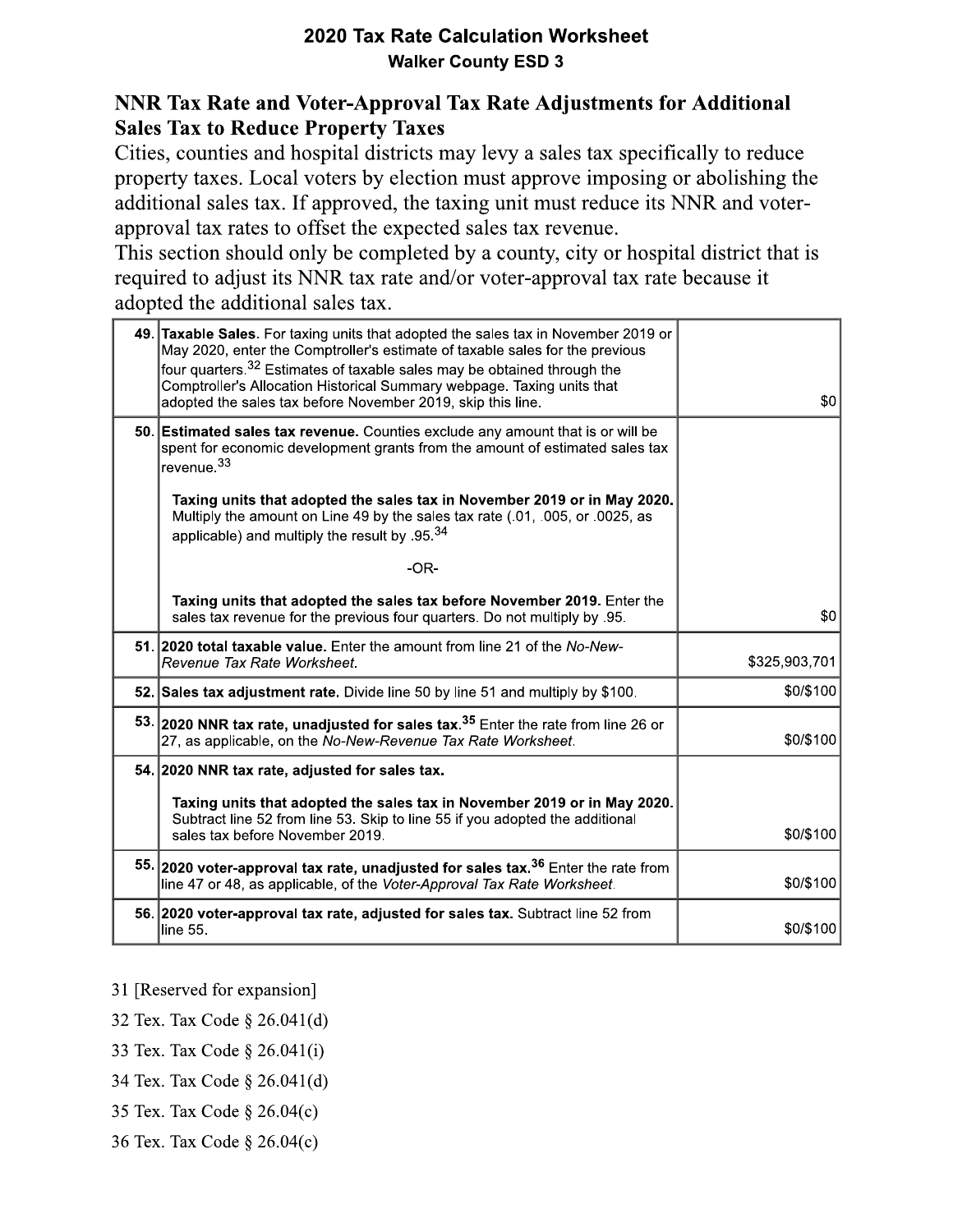**2020 Tax Rate Calculation Workshee**<br> **Walker County ESD 3**<br> **Voter-Approval Rate Adjustment for Pollution Control**<br>
A taxing unit may raise its rate for M&O funds used to pay f<br>
method for the control of air, water or lan A taxing unit may raise its rate for M&O funds used to pay for a facility, device or method for the control of air, water or land pollution. This includes any land, structure, building, installation, excavation, machinery, equipment or device that is used, constructed, acquired or installed wholly or partly to meet or exceed pollution control requirements. The taxing unit's expenses are those necessary to meet the requirements of a permit issued by the Texas Commission on Environmental Quality (TCEQ). The taxing unit must provide the tax assessor with a copy of the TCEO letter of determination that states the portion of the cost of the installation for pollution control.

This section should only be completed by a taxing unit that uses M&O funds to pay for a facility, device or method for the control of air, water or land pollution.

| 57. Certified expenses from the Texas Commission on Environmental Quality<br><b>(TCEQ).</b> Enter the amount certified in the determination letter from TCEQ. <sup>37</sup><br>The taxing unit shall provide its tax assessor-collector with a copy of the letter. <sup>38</sup> | \$0            |
|----------------------------------------------------------------------------------------------------------------------------------------------------------------------------------------------------------------------------------------------------------------------------------|----------------|
| 58. 2020 total taxable value. Enter the amount from line 21 of the No-New-<br> Revenue Tax Rate Worksheet.                                                                                                                                                                       | \$325,903.701  |
| 59. Additional rate for pollution control. Divide line 57 by line 58 and multiply by<br>100.                                                                                                                                                                                     | \$0/\$100      |
| 60. 2020 voter-approval tax rate, adjusted for pollution control. Add line 59 to<br>one of the following lines (as applicable): line 47, line 48 (counties) or line 56<br>(units with the additional sales tax).                                                                 | \$0.0000/\$100 |

37 Tex. Tax Code  $\S 26.045(d)$ 

38 Tex. Tax Code § 26.045(i)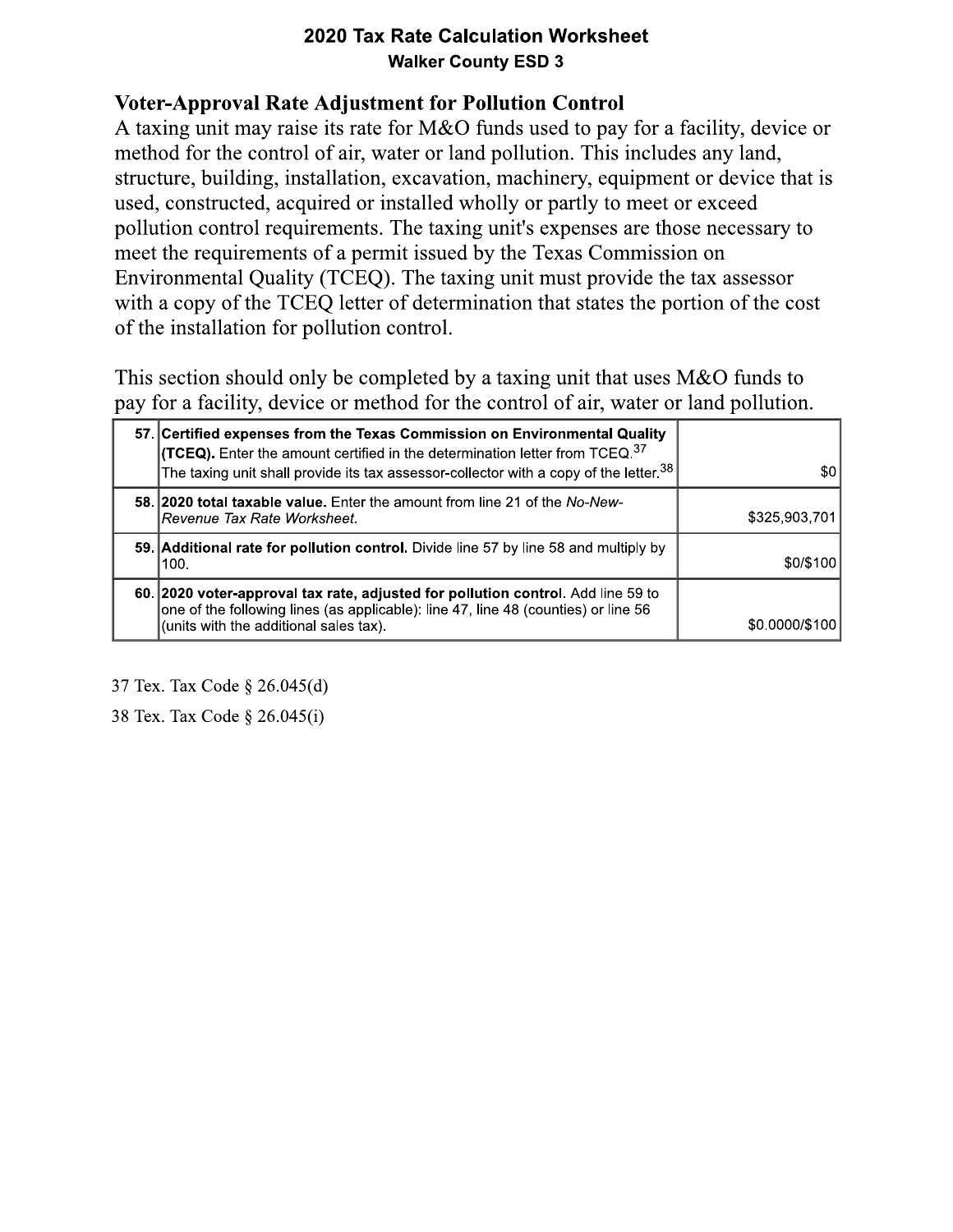**2020 Tax Rate Calculation Worksheet**<br> **Walker County ESD 3**<br> **Woter-Approval Tax Rate Adjustment for Unused Increment Rate**<br>
The unused increment rate is the rate equal to the difference between the adopted<br>
tax rate and

2020 is zero.  $40$ 

This section should only be completed by a taxing unit that does not meet the definition of a special taxing unit.  $41$ 

| 61. 2019 unused increment rate. Subtract the 2019 actual tax rate and the 2019<br>unused increment rate from the 2019 voter-approval tax rate. If the number is<br>less than zero, enter zero. If the year is prior to 2020, enter zero.                                         | \$0/\$100 |
|----------------------------------------------------------------------------------------------------------------------------------------------------------------------------------------------------------------------------------------------------------------------------------|-----------|
| 62. 2018 unused increment rate. Subtract the 2018 actual tax rate and the 2018<br>unused increment rate from the 2018 voter-approval tax rate. If the number is<br>less than zero, enter zero. If the year is prior to 2020, enter zero.                                         | \$0/\$100 |
| 63. 2017 unused increment rate. Subtract the 2017 actual tax rate and the 2017<br>unused increment rate from the 2017 voter-approval tax rate. If the number is<br>less than zero, enter zero. If the year is prior to 2020, enter zero.                                         | \$0/\$100 |
| 64. 2020 unused increment rate. Add lines 61, 62, and 63.                                                                                                                                                                                                                        | \$0/\$100 |
| 65. 2020 voter-approval tax rate, adjusted for unused increment rate. Add line<br>$64$ to one of the following lines (as applicable): line 47, line 48 (counties), line 56<br>(taxing units with the additional sales tax) or line 60 (taxing units with pollution<br> control). | \$0/\$100 |

39 Tex. Tax Code  $\S$  26.013(a)

40 Tex. Tax Code  $\S 26.013(c)$ 

41 Tex. Tax Code  $\S 26.063(a)(1)$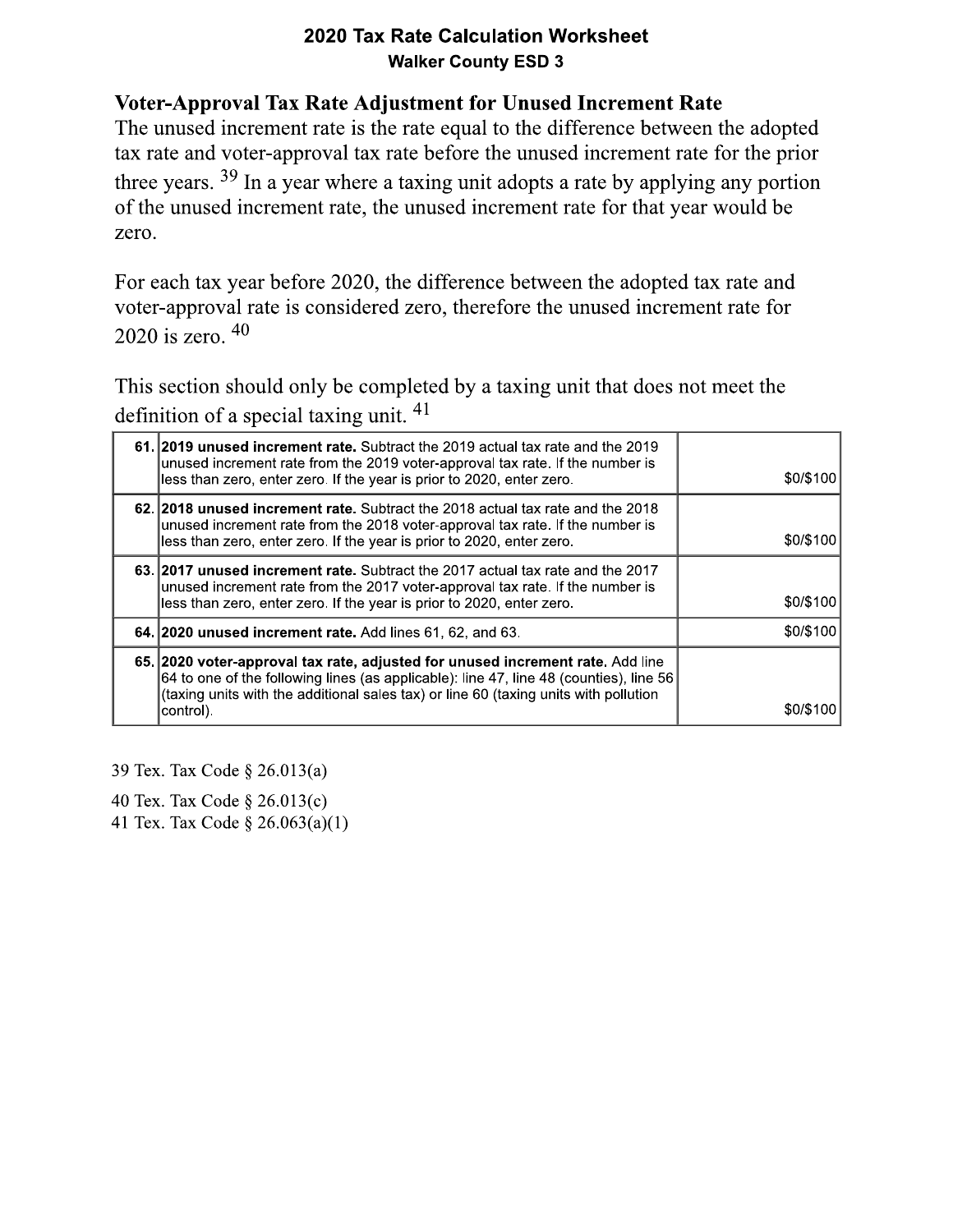| 2020 Tax Rate Calculation Worksheet<br><b>Walker County ESD 3</b>                                                                                                                                                                                                                                                                                                                                                          |                |
|----------------------------------------------------------------------------------------------------------------------------------------------------------------------------------------------------------------------------------------------------------------------------------------------------------------------------------------------------------------------------------------------------------------------------|----------------|
| <b>De Minimis Rate</b><br>The de minimis rate is the rate equal to the sum of the no-new-revenue<br>maintenance and operations rate, the rate that will raise \$500,000, and the current<br>debt rate for a taxing unit. $42$<br>This section should only be completed by a taxing unit that is a municipality of<br>less than 30,000 or a taxing unit that does not meet the definition of a special<br>taxing unit. $43$ |                |
| 66. Adjusted 2020 NNR M&O tax rate. Enter the rate from line 38 of the Voter-<br>Approval Tax Rate Worksheet.                                                                                                                                                                                                                                                                                                              | \$0/\$100      |
| 67. 2020 total taxable value. Enter the amount from line 21 of the No-New-<br>Revenue Tax Rate Worksheet.                                                                                                                                                                                                                                                                                                                  | \$325,903,701  |
|                                                                                                                                                                                                                                                                                                                                                                                                                            |                |
| 68. Rate necessary to impose \$500,000 in taxes. Divide \$500,000 by line 67 and<br>multiply by \$100.                                                                                                                                                                                                                                                                                                                     | \$0.1534/\$100 |
| 69. 2020 debt rate. Enter the rate from line 46 of the Voter-Approval Tax Rate<br>Worksheet.                                                                                                                                                                                                                                                                                                                               | \$0/\$100      |

42 Tex. Tax Code  $\S 26.012(8-a)$ 

43 Tex. Tax Code  $\S 26.063(a)(1)$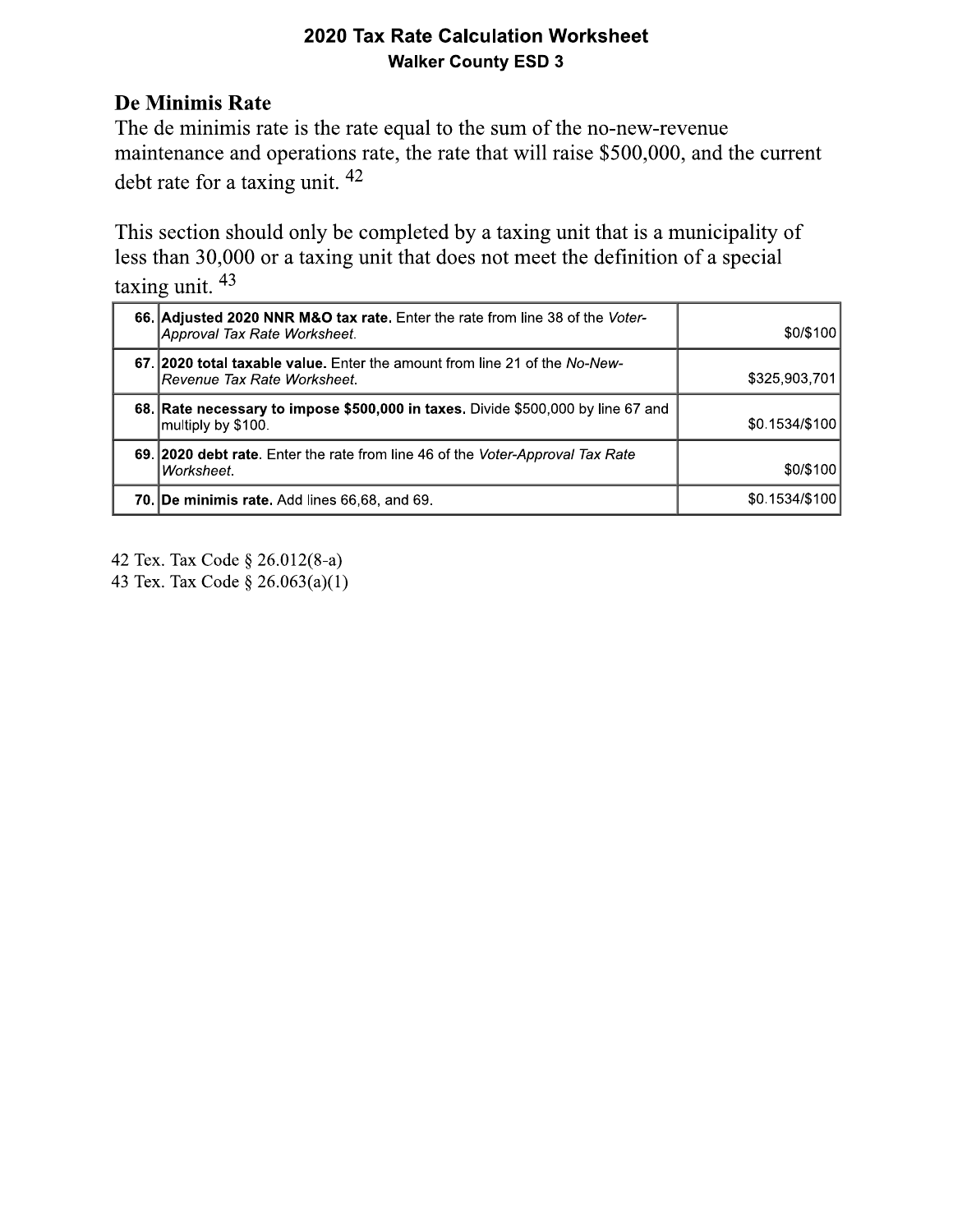## **Total Tax Rate**

## Indicate the applicable total tax rates as calculated above.

|                | Indicate the applicable total tax rates as calculated above.                                                                                                                                                                                           |
|----------------|--------------------------------------------------------------------------------------------------------------------------------------------------------------------------------------------------------------------------------------------------------|
| \$0/\$100      | No-New-Revenue tax rate. As applicable, enter the 2020 NNR tax rate from: line 26,<br>line 27 (counties), or line 54 (adjusted for sales tax).                                                                                                         |
| \$0/\$100      | <b>Voter-approval tax rate.</b> As applicable, enter the 2020 voter-approval tax rate from: line<br>47, line 48 (counties), line 56 (adjusted for sales tax), line 60 (adjusted for pollution<br>control), or line 65 (adjusted for unused increment). |
| \$0.1534/\$100 | <b>De minimis rate.</b> If applicable, enter the de minimis rate from line 70.                                                                                                                                                                         |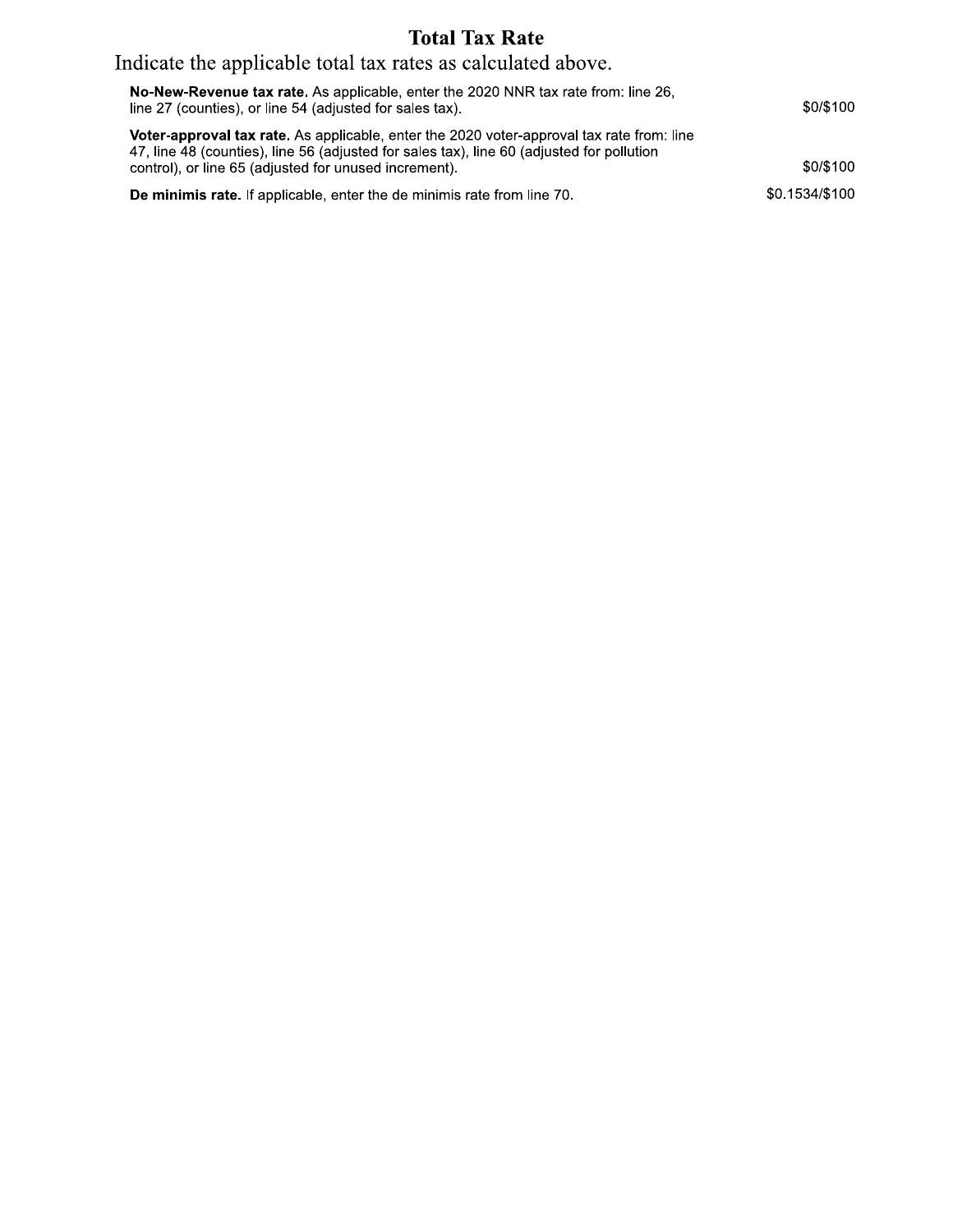## **Taxing Unit Representative Name and Signature**

Enter the name of the person preparing the tax rate as authorized by the governing body of the taxing unit. By signing below, you certify that you are the designated officer or employee of the taxing unit and have calculated the tax rates in accordance with requirements in Tax Code. <sup>44</sup>

## **Print Here**

Printed Name of Taxing Unit Representative

**Sign Here** 

Taxing Unit Representative

**Date** 

44 Tex. Tax Code § 26.04(c)